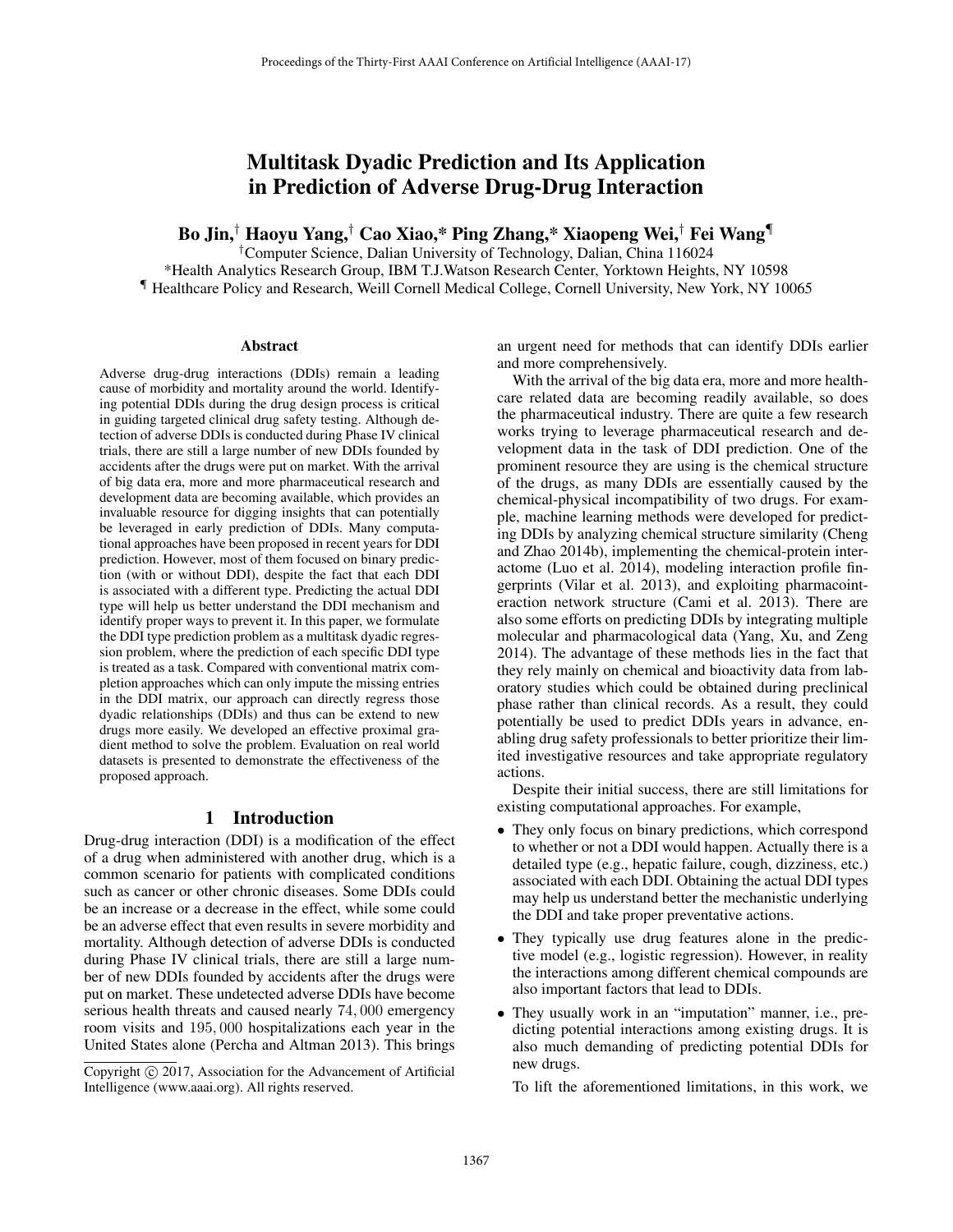propose a multitask dyadic regression method that could simultaneously detect multiple potential types DDIs for a pair of drugs. Those drugs could be new or existing. Specifically, we treat the prediction of each specific DDI type is treated as a task and minimize the prediction loss over all different tasks jointly with proper regularizations. An effective proximal gradient method is developed to solve the optimization problem. We evaluate the proposed method on real world dataset. Results show that our model could not only accurately characterize the task relatedness and therefore significantly improve the prediction performance over baseline models, but also effectively control the confounding effects from covariates in observational clinical data and further enhance the predictions.

The rest of the paper is organized as follows. Section 2 introduces the building blocks of the proposed model. While in Section 3 we will review current works on adverse DDI detection. Next we will be ready to introduce the proposed model in Section 4 and evaluate its performance with real world data in Section 5. Finally we conclude our work and talk about future directions in Section 6.

## 2 Background

To prepare for the presentation of our method, in this section, we will briefly introduce the two main building blocks: dyadic prediction and multitask learning.

# 2.1 Dyadic Prediction

In dyadic prediction, we predict labels for pairs of objects, which can be considered as a matrix completion problem: we have partial observed label matrix  $\mathcal{Y} = \{y_{i,j}\}\in$  $\mathbb{R}^{|\mathcal{D}| \times |\mathcal{D}|}$  and dyads  $d_i, d_j \in \mathcal{D}$ , where  $d_i$  and  $d_j$  impact the row and column of  $\mathcal{Y}$ , respectively. Let  $\{(\boldsymbol{d}_i, \boldsymbol{d}_j), y_{i,j}\}$ be the training set, and  $\{(\tilde{d}_i, \tilde{d}_j), \tilde{y}_{i,j}\}$  be the unobserved<br>terms is duration is to prodict  $\tilde{y}_i$  from  $(\tilde{d}, \tilde{d})$ target set, dyadic prediction is to predict  $\tilde{y}_{i,j}$  from  $(\tilde{d}_i, \tilde{d}_j)$  oiven the model trained from training set given the model trained from training set.

Traditional dyadic prediction methods often suffer from the cold-start problem. If one of  $\tilde{d}_i$  or  $\tilde{d}_j$  is not present in the training set, then we cannot directly compute the label  $\tilde{y}_{i,j}$ . Intuitively, if the entire row or column in  $\mathcal Y$  are not observed, we cannot predict the value in this row or column.

In this work, we take an inductive approach to train a model that could characterize the structural similarity between any entity pairs  $d_i$  and  $d_j$  in the training set, represented via a feature vector. The proposed method addresses the "cold-start" issue and will be able to estimate the probability of DDI events between the unobserved drugs and other drugs only based on the structural information and the structural similarity vectors from the training set. Therefore, the proposed method fits the need of predicting potential DDIs in the preclinical phase.

## 2.2 Multitask Learning

Multitask learning is a general approach that incorporates task relatedness during learning. In many real-life scenarios, subjects can relate to each other in some way. Multitask learning method is such an inductive transfer learning approach that improves generalization by exploiting the connections amongst related subjects as an inductive bias and has been proved by literature to have better generalization capabilities (Ando and Zhang 2005). In learning, multitask learning learns tasks in parallel while using a shared prior representation that encodes the "relatedness", thus what is learned for each task can help other tasks be learned better (Caruana 1998). In this work, we formulate the prediction of each DDI event as one dyadic prediction task, and solve these related DDI tasks in a multitask setting and achieve better predictive power.

# 3 Related Work

A few computational and mathematical modeling methods have been proposed to study the interactions between drugs, most of which rely on the understanding of the mechanisms underlying each interaction types (Jin et al. 2011). In contrast to computational modeling, recently more focus has been on predictive modeling approach. Much related works have developed ways of computing similarity scores between drugs or pairs of drugs to be used as features for machine learning classifiers (Cheng and Zhao 2014a; Gottlieb et al. 2012; Zhang et al. 2015). Sophisticated algorithms such as restricted Boltzmann machines and matrix factorization are especially effective in combining two types of similarities by learning latent representation (Cao et al. 2015; Wang and Zeng 2013). However, they do not inherently support inductive prediction.

Methodology-wise, the proposed method is related to Inductive Matrix Completion (Natarajan and Dhillon 2014) which makes a low-rank assumption on the coefficient matrix for capturing dyadic feature interactions. Factorization Machine (FM) (Rendle 2010) is another related model, which predicts the preference score with a function including both linear and nonlinear feature components, where the nonlinear components capture the pairwise or high order feature interactions. The difference between our model and FM is that FM is still a regular single-input regression model, while our model predicts the dyadic relationships among pairs of data entities. One interesting observation though, is if we make all the input data entities equal, i.e., we learn the high-order "relationship" between the data entity and itself, then we can recover FM if we impose lowrank assumption on the coefficients for the high-order feature interactions.

In addition, Multi-view Machines (Cao et al. 2016). Multi-view Machines generalize the FM model to capture all higher-order interactions between different data views and *jointly* factorize all of them via the CP tensor decomposition (Carroll and Chang 1970; Harshman 1970b). On one hand, this decision limits the number of parameters to learn. However, it restricts to a target model where all the low-rank factors are shared between parameters reflecting interactions of different order. Our model is more flexible, allowing for both shared and non-shared low-rank factors to be learned.

There are works that are limited to modeling the relationship between two data domains, such as the Sparse Factorization Machine (Xu et al. 2016), the Conditional High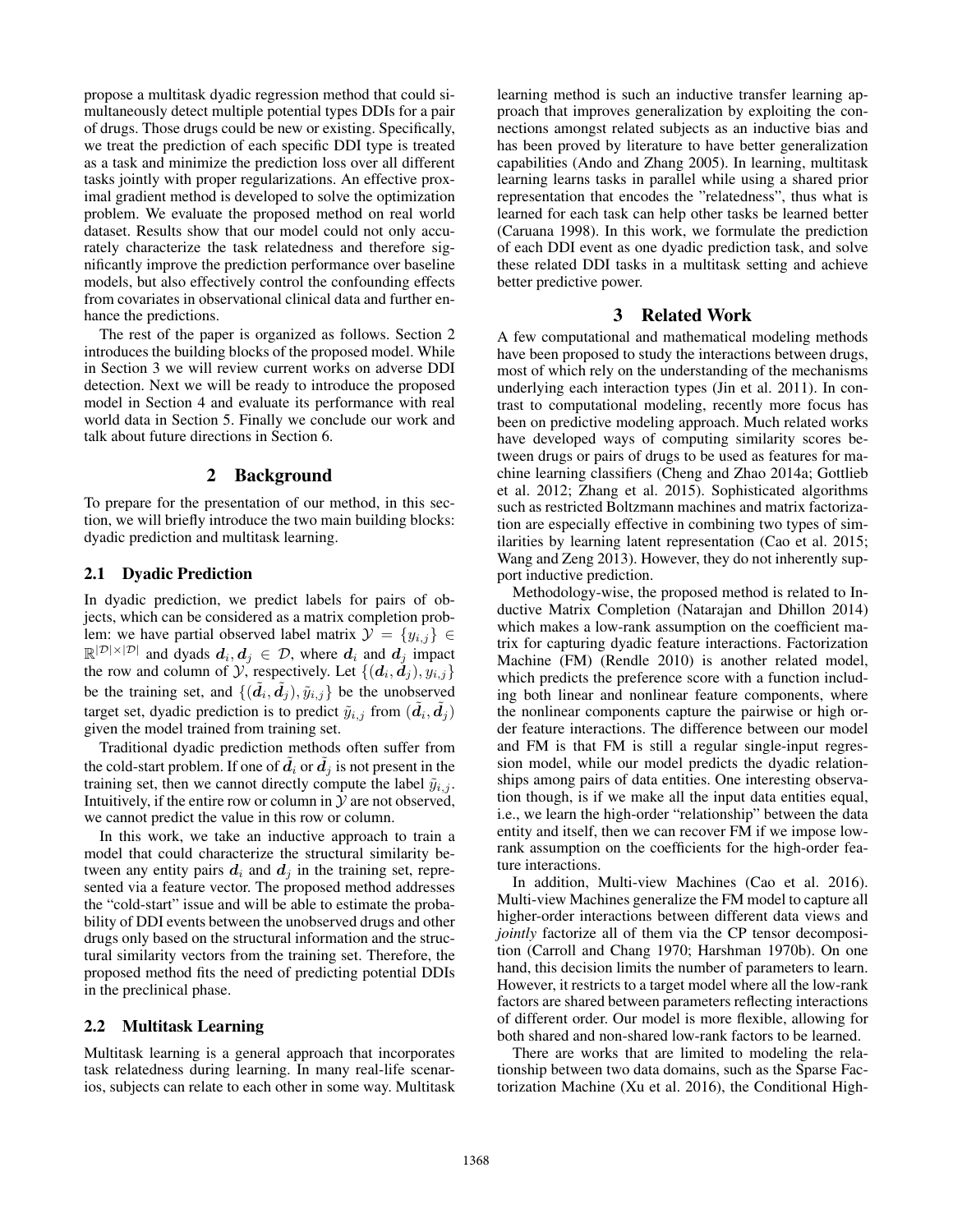Order Boltzmann Machine (Huang, Wang, and Wang 2015) and the ConsMRF (Drumond, Diaz-Aviles, and Schmidt-Thieme 2016). Also, the Hierarchical Interaction Representation in (Liu, Wu, and Wang 2015) can model multi-entity interactions, but assumes a certain interacting order of various data domains, which has to be manually determined and is application-dependent. For example in latent collaborative retrieval, they assume that only the joint interactions between users and queries with documents have to be taken into account. In contrast, the proposed model can allow any interaction between data domains, so that the important ones are automatically learned based on the input data.

# 4 Method

### 4.1 The Proposed Model

In this section, we introduce the proposed multitask dyadic prediction method as well as describe its technical details. Our model is motivated by the real world problems of DDI prediction. Denote  $S_k$  as the coefficient matrix capturing the relationship between  $i$ -th drug and  $j$ -th drug with respect to  $k$ -th DDI event, we could use dyadic prediction as in Formula 1 to characterize such a specific DDI event.

$$
f_k(\boldsymbol{d}_i, \boldsymbol{d}_j) = \boldsymbol{d}_i^\top \mathbf{S}_k \boldsymbol{d}_j + b \tag{1}
$$

If there are  $V$  individual DDIs to be predict, we will need to learn V different coefficient matrices **<sup>S</sup>**. However, these DDI tasks are often related. For example, "Heart Rate Increased (HRI)" is often associated with "Body Temperature Increased (BTI)", if a specific drug pair  $d_i$ ,  $d_j$  causes HRI, then it is very likely they will cause BTI, too. Due to such relatedness, rather than learning the tasks (e.g. DDI events) in isolation and ignoring their relatedness, it would be beneficial for us to exploit the connections amongst them by learning the tasks simultaneously. Therefore, multitask learning method becomes a natural setting in terms of leveraging the shared information contained in the variables to improve generalization power.

To solve the dyadic prediction problem, we optimize the following objective function as shown in Formula 2.

$$
\mathcal{L}_k = \frac{1}{N} \sum_{(i,j) \in N} \ell(f_k(\boldsymbol{d}_i, \boldsymbol{d}_j), \mathcal{Y}_k(\boldsymbol{d}_i, \boldsymbol{d}_j)) + \lambda_k \Omega(\mathbf{S}_k)
$$
 (2)

where  $\ell(f_k(\boldsymbol{d}_i, \boldsymbol{d}_j), \mathcal{Y}_k(\boldsymbol{d}_i, \boldsymbol{d}_j))$  is the regression loss of function  $f \Omega$  is an aggregation of the penalties imposed on function  $f$ ,  $\Omega$  is an aggregation of the penalties imposed on the model parameters. The coefficient matrices  $S_k$  in Formula 1 can be optimized by minimize function  $\mathcal{L}_k$ . The loss function  $\ell$  in the formula is determined by the type of target value  $\mathcal{V}_k(\mathbf{d}_i, \mathbf{d}_k)$ . And we could solve the parameters jointly value  $\mathcal{Y}_k(\boldsymbol{d}_i, \boldsymbol{d}_j)$ . And we could solve the parameters jointly by minimizing the objective function in Formula 3.

$$
\mathcal{L} = \frac{1}{N} \sum_{(i,j) \in N} \sum_{k \in V} \ell(f_k(\boldsymbol{d}_i, \boldsymbol{d}_j), \mathcal{Y}_k(\boldsymbol{d}_i, \boldsymbol{d}_j)) + \sum_{k \in V} \lambda_k \Omega(\mathbf{S}_k)
$$
\n(3)

In Formula 3, although we solve different coefficient matrices together, there is still no inner relationship among different coefficient matrices. However, with multitask learning approach, we use a coefficient tensor  $S$  to capture the dyadic relation among two drugs and DDI events rather than



Figure 1: Illustration of the Drug-DDI Tensor

a matrix. In this way, the relationships among different DDI events will be captured in the additional dimension of the tensor.

#### 4.2 Tensorial Interpretation

The multitask dyadic model can effectively be formulated as a tensor (see Figure 1 for an illustration). In the figure, each cube represent the value of  $\mathcal{Y}_{i,j,k}$ , where the gray cube for 0 and the yellow cube for 1.

Now we formalize its tensorial notation and formulation. Denote  $D \in \mathbb{R}^{k \times m}$  as the data collection of drug's structure information, where  $k$  refers to the number of drugs and  $m$ is the dimension of drug's feature vector. We also denote  $d_i$ as the feature vector for the  $i$ -th drug in  $D$ . And represent the data collection of DDI events with  $\mathcal{E} \in \mathbb{R}^{v \times v}$ , where *e*<sub>j</sub> is the j-th DDI event in  $\mathcal E$  with dimensionality  $d^v$ .  $\mathcal Y$  ∈  $\mathbb{R}^{k \times k \times v}$  is the label tensor, in which  $\mathcal{Y}_{i,j,k}$  is the relationship value among the *i*-th and *j*-th data object in  $D$  and the *k*-th data object in  $\mathcal E$ . Given these notation, our goal is to learn a function as in Formula 4 that characterizes dyadic DDI relationship  $f(\mathbf{d}_i, \mathbf{d}_j, \mathbf{e}_k)$  to predict  $\mathcal{Y}_{i,j,k}$ .

$$
f(\boldsymbol{d}_i, \boldsymbol{d}_j, \boldsymbol{e}_k) = \mathcal{S} \times_1 \boldsymbol{d}_i \times_2 \boldsymbol{d}_j \times_3 \boldsymbol{e}_k + b \tag{4}
$$

where  $S \in \mathbb{R}^{m \times m \times v}$  becomes the coefficient tensor instead of the matrix in dyadic prediction, while  $\times_k$  is the mode-k product.

For notational convenience, we use  $f_{i,j,k}$  to represent the model function value of  $f(\mathbf{d}_i, \mathbf{d}_j, \mathbf{e}_k)$ , and  $\mathcal{Y}_{i,j,k}$  is the ground truth relationship among the data entities of drugs and DDIs (e.g.,  $\mathcal{Y}_{i,j,k} = 1$  if the *i*-th and the *j*-th drug would lead to the k-th DDI,  $\mathcal{Y}_{i,j,k} = 0$  otherwise).

Similar to Formula 3, we can solve all the models jointly by minimizing the following objective:

$$
\mathcal{L} = \frac{1}{N} \sum_{(i,j,k)\in N} \ell(f_{i,j,k}, \mathcal{Y}_{i,j,k}) + \lambda \Omega(\mathcal{S}) \tag{5}
$$

Loss Function In the objective function above, the loss function  $\ell(f_{i,j,k}, \mathcal{Y}_{i,j,k})$  depends on the type of  $\mathcal{Y}_{i,j,k}$ . For the the use logistic loss or hinge loss: while for conbinary  $Y$ , we use logistic loss or hinge loss; while for continuous  $\mathcal{Y}$ , we choose square loss. In our case, we employ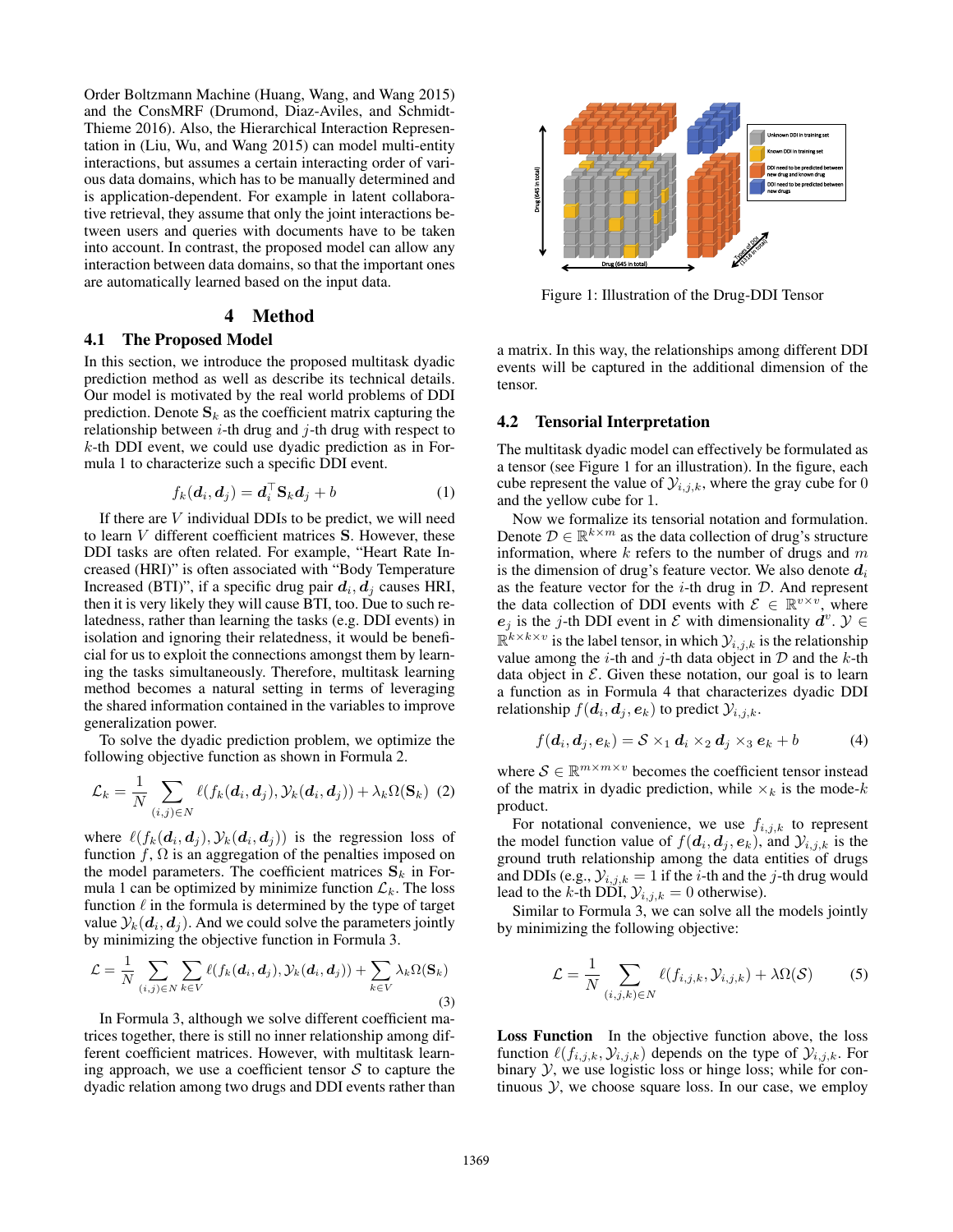logistic loss as in Formula 6 since  $\mathcal{Y}_{i,j,k}$  is binary.

$$
\ell(f_{i,j,k}, \mathcal{Y}_{i,j,k}) = -(1 - \mathcal{Y}_{i,j,k}) * log(\frac{e^{-f_{i,j,k}}}{1 + e^{-f_{i,j,k}}})
$$
 (6)  
-
$$
\mathcal{Y}_{i,j,k} * log(\frac{1}{1 + e^{-f_{i,j,k}}})
$$

**Optimization** For regularization of the model parameters, we use proximal gradient methods to solve the following optimization problem:

$$
\min_{\boldsymbol{u}\in\mathcal{H}}\mathcal{J}(\boldsymbol{u})+\mathcal{R}(\boldsymbol{u})\tag{7}
$$

where  $J$  is a convex and differentiable function with Lipschitz continuous gradient,  $R$  is a convex and lower semicontinuous function which is possibly nondifferentiable, and  $H$  is a set, typically a Hilbert space. In proximal methods, the usual criterion that u minimizes  $\mathcal{J}(u) + \mathcal{R}(u)$ if and only if  $\nabla$ *u*( $\mathcal{J}$ *u*) +  $\mathcal{R}$ *u*)) = 0 is replaced by  $0 \in \partial_{\mathbf{u}}(\mathcal{J}(\mathbf{u}) + \mathcal{R}(\mathbf{u}))$ , where  $\partial$  is the subdifferential operator.

One key operator we need to define for proximal methods is the proximal operator. Given a convex function  $\psi : \mathcal{H} \to$ R, we can define its proximal operator  $prox_{\psi}: \mathcal{H} \to \mathcal{H}$  as in Formula 8.

$$
\text{prox}_{\psi}(z) = \arg\min_{\mathbf{u}\in\mathcal{H}} \psi(\mathbf{u}) + \frac{1}{2} \|\mathbf{u} - z\|_2^2 \tag{8}
$$

The proximity operator can be seen as a generalization of a projection. And  $u^*$  is the optimal solution to the problem of Formula (7) if and only if Formula 9 holds.

$$
u^* = \operatorname{prox}_{\gamma \mathcal{R}} \left( u^* - \gamma \nabla \mathcal{J}(u^*) \right) \tag{9}
$$

where  $\gamma > 0$  is a constant.

There are alternative proximal operators which can be used for generalization, such as  $\ell_1$  norm,  $\ell_2$  norm, elastic<br>net and group sparsity In this case  $R(u) = \frac{1}{2} ||u||_2^2$  we net, and group sparsity. In this case,  $\mathcal{R}(u) = \frac{1}{2} ||u||_2^2$ , we employ  $\ell_2$  norm as proximal operator:

$$
\text{prox}_{\gamma \mathcal{R}}(\boldsymbol{u})\big|_{i} = \frac{1}{1+\gamma} u_i \tag{10}
$$

**Low-Rank Case** In this paper, we assume that the highorder coefficient tensors are low rank, i.e., they can be approximated by the product of a set of low-rank matrices. For order-3 relationship coefficient matrices, we can adopt low-rank CANDECOMP/PARAFAC(CP) decomposition(Harshman 1970a), i.e.,

$$
S^{mmv} \approx \mathbf{O} \otimes \mathbf{P} \otimes \mathbf{Q} \tag{11}
$$

where  $S \in \mathbb{R}^{m \times m \times v}$  is the low-rank tensor. **O**, **P**, and **Q** denote the three matrices obtained from the CP decomposition of low-rank tensor S.  $\mathbf{O} \in \mathbb{R}^{m \times r}$  with  $r \ll m$ ,  $P \in \mathbb{R}^{m \times r}$ , and  $Q \in \mathbb{R}^{v \times r}$ . The regularization we mentioned in the prior section can be added to the factorized matrices to impose different kinds of requirements.

Challenges in Solving Let **O** corresponding to the drug  $d_i$ , **P** corresponding to the drug  $d_i$ , **Q** corresponding to the drug  $e_k$ , the optimal problem we want to solve becomes Formula 12.

$$
\min_{\mathbf{O},\mathbf{P},\mathbf{Q}} \mathcal{J} + \lambda_{\mathbf{O}} \Omega(\mathbf{O}) + \lambda_{\mathbf{P}} \Omega(\mathbf{P}) + \lambda_{\mathbf{Q}} \Omega(\mathbf{Q}) \tag{12}
$$

where we have

$$
\mathcal{J} = -\frac{1}{|N|} \sum_{(i,j,k)\in N} y_{i,j,k} * log(\frac{1}{1 + e^{-f_{i,j,k}}})
$$

$$
+ (1 - y_{i,j,k}) * log(1 - \frac{1}{1 + e^{-f_{i,j,k}}})
$$

And then Formula 4 can be reformulated as follows.

$$
f_{i,j,k} = (\mathbf{O} \otimes \mathbf{P} \otimes \mathbf{Q}) \times_1 \mathbf{d}_i \times_2 \mathbf{d}_j \times_3 \mathbf{e}_k + b \qquad (13)
$$

There are three variables in the target function, we employ alternating proximal gradient descent (PGD) method to solve all the parameters in the model. Algorithm [1] is the Alternating PGD to solve our optimal problem of Formula (12). The algorithm mainly consists of three steps. We update one variable in each of the three steps alternatively.

| <b>Algorithm 1</b> Alternating PGD algorithm                                  |
|-------------------------------------------------------------------------------|
| 1: Initialize $\mathbf{O}(0), \mathbf{P}(0), \mathbf{Q}(0)$                   |
| 2: for $t = 1, 2, \cdots, T$ do                                               |
| $\mathbf{O}(t+1) = APGD_O(\mathbf{O}(t), \mathbf{P}(t), \mathbf{Q}(t))$<br>3: |
| 4: $P(t+1) = APGD_P(O(t+1), P(t), Q(t))$                                      |
| ${\bf Q}(t+1) = APGD_O({\bf O}(t+1), {\bf P}(t+1), {\bf Q}(t))$<br>5:         |
| 6: end for (while converge)                                                   |
| 7: return $O(T)$ , $P(T)$ , $Q(T)$                                            |
|                                                                               |

However, traditional PGD algorithm converges slow, which is not a viable solution in our case due to high data dimensions.

Solving with Accelerated Proximal Gradient To solve such a challenge, we employ accelerated PGD algorithm instead. The accelerated version of the basic PGD algorithm takes the former iterations result into consideration, which can be interpreted as momentum method. In order to further improve the convergence rate, an adaptive restart method(O'Donoghue and Candès 2015) is employed. This method takes the current iteration as the new starting point, and resets the related parameter to the initial value.

As we should optimize the three variables in turn, that is, we apply three proximal gradient descent (PGD) algorithms for the three variables. The PGD Algorithms for  $O, P$ , and Q have the same structures. Algorithm [2] is the accelerated PGD algorithm for optimizing the parameter of **O**.

The derivative of function  $\mathcal J$  in Algorithm [2] is as following:

$$
\frac{\partial \mathcal{J}}{\partial \mathbf{O}} = \frac{1}{|N|} \sum_{(i,j,k) \in N} \left( \frac{1}{1 + e^{-f_{i,j,k}}} - y_{i,j,k} \right) * \frac{\partial f_{i,j,k}}{\partial \mathbf{O}}
$$

$$
= \frac{1}{|N|} \sum_{(i,j,k) \in N} \left( \frac{1}{1 + e^{-f_{i,j,k}}} - y_{i,j,k} \right) * d_i d_j^{\top} \mathbf{P} diag(e_k^{\top} \mathbf{Q})
$$

$$
\frac{\partial \mathcal{J}}{\partial \mathbf{P}} = \frac{1}{|N|} \sum_{(i,j,k) \in N} \left( \frac{1}{1 + e^{-f_{i,j,k}}} - y_{i,j,k} \right) * \frac{\partial f_{i,j,k}}{\partial \mathbf{P}}
$$

$$
= \frac{1}{|N|} \sum_{(i,j,k) \in N} \left( \frac{1}{1 + e^{-f_{i,j,k}}} - y_{i,j,k} \right) * d_j d_i^{\top} \mathbf{O} diag(e_k^{\top} \mathbf{Q})
$$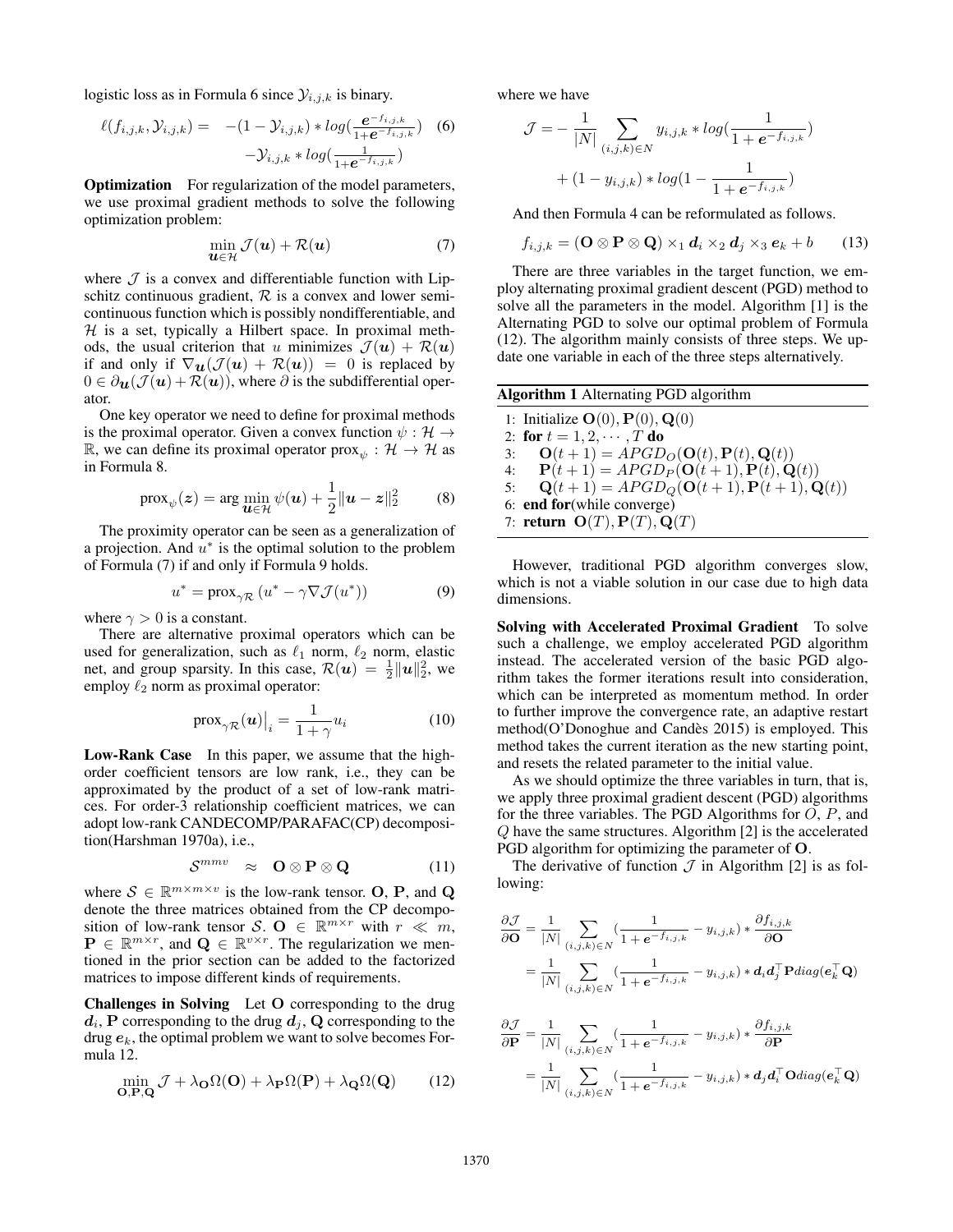# Algorithm 2 Accelerated PGD for O with fixed P and Q

1: Initialize  $\beta \in (0,1)$   $\gamma_O \in (0,1)$ ,  $\lambda_O \in (0,1)$ ,  $z_O =$  $\mathbf{O}, \mathbf{O}_{old} = \mathbf{O}, \theta_O = 1$ 2: for  $t = 1, 2, \dots, T$  do<br>3: Let  $\gamma_O = \gamma_O(t - 1)$ 3: Let  $\gamma_O = \gamma_O(t-1)$ <br>4: **while** True **do** while True do 5:  $z_O = \text{prox}_{\lambda_O \text{R}}(\mathbf{O}(t) - \gamma_O \frac{\partial \mathcal{J}}{\partial \mathbf{O}}(\mathbf{O}(t)))$ 6:  $\hat{\mathcal{J}}(z_O) = \mathcal{J}(\mathbf{O}(t)) + trace((\frac{\partial \mathcal{J}}{\partial \mathbf{O}})^{\mathrm{T}}(z_O - \mathbf{O}(t))) +$  $\frac{1}{2\gamma_O} \| z_O - \mathbf{O}(t) \|_2^2$ 7: **if**  $\mathcal{J}(z_O) \leq \hat{\mathcal{J}}(z_O)$  then<br>8: **break** break 9: **end if**<br>10:  $\gamma_O = \beta \gamma_O$ 10:  $\gamma_O = \beta \gamma_O$ <br>11: **end while** 12:  $\theta_O = \frac{2}{1 + \sqrt{1 + \frac{4}{\theta_O^2}}}$ 13: **if**  $trace((\mathbf{O} - z_O)^T * (z_O - \mathbf{O}_{old})) > 0$  then<br>14:  $\mathbf{O}(t+1) = \mathbf{O}_{old}$ 14: **O**(t + 1) = **O**<sub>old</sub><br>15:  $\theta_O = 1, \gamma_O = 1$ 15:  $\theta_O = 1, \gamma_O = 1$ <br>16: **else** else 17: **O**(t + 1) =  $z_O$  + (1 –  $\theta_O$ ) \* ( $z_O$  – **O**<sub>old</sub>)<br>18: **end if** end if 19:  $\gamma_O(t) = \gamma_O$ <br>20:  $\mathbf{O}_{old} = \mathbf{z}_O$ 21: end for(while converge) 22: return **<sup>O</sup>**(T)

$$
\frac{\partial \mathcal{J}}{\partial \mathbf{Q}} = \frac{1}{|N|} \sum_{(i,j,k) \in N} \left( \frac{1}{1 + e^{-f_{i,j,k}}} - y_{i,j,k} \right) * \frac{\partial f_{i,j,k}}{\partial \mathbf{Q}}
$$

$$
= \frac{1}{|N|} \sum_{(i,j,k) \in N} \left( \frac{1}{1 + e^{-f_{i,j,k}}} - y_{a,b,c} \right) * e_k \mathbf{d}_j^{\top} \mathbf{P} diag(\mathbf{d}_i^{\top} \mathbf{O})
$$

# 5 Experiments

In this section, we evaluate the effectiveness of our model with experiment on real world data and discuss the results.

#### 5.1 Datasets

The DDI data we used in evaluation is extracted from FDA Adverse Event Reporting System  $(FAERS)^1$ . The FAERS contains information on adverse events submitted to FDA, which is designed to support FDA's post-marketing safety surveillance program for drugs and therapeutic biological products. Mined from FAERS, the Twosides database<sup>2</sup> (Tatonetti et al. 2012) is a resource of polypharmacy side effects for pairs of drugs. It contains only side effects caused by the combination of drugs rather than by any single drug. In this study, we only used the unsafe co-prescriptions from Twosides database as known set of DDIs. There are 645 drugs and <sup>1318</sup> DDI events, in which <sup>59</sup>, <sup>220</sup> distinct pairs of drugs associated with DDI reports.

We used PubChem substructure fingerprint<sup>3</sup> to construct drug features. Each drug was represented by an 881dimensional binary profile whose elements encode the presence or absence of each substructure by 1 or 0, respectively.

### 5.2 Evaluations

To ensure the validity of the test cases, the validation was carried out by holding out all the DDIs associated with a fixed percentage of the drugs, rather than holding out DDIs directly. To be specific, we randomly selected a fixed percentage (10%) of drugs for testing, and considered all DDIs associated with these drugs as testing set. Then we constructed the models with the remaining DDIs as the training set. The model parameters were tuned with cross validation based on the training set. Models were tested on the testing set only after all model parameter tuning has been done.

We use receiver operator characteristic (ROC) curves and precision-recall (PR) curves to evaluate the proposed method. In the ROC and PR analytics, we utilized DDI interactions from Twosides database as positive samples, and the complement set of Twosides DDI interactions as negative samples. Here since the number of positive samples in the test data set is far less than that of the negative samples, the PR curve can describe the predicting results better.

#### 5.3 Experiment Results

To evaluate its performance, we compared the proposed model with several state-of-the-art alternatives as baselines, including Logistic Regression(LR), Factorization Machine(FM), and Support Vector Machine(SVM). We performed the following experiments. First, we try to predict 2 randomly selected DDIs on the test set. As shown in Figure 2, the proposed model outperforms all models in terms of both ROC and PR curves. Particularly for the PR curve, ours learns <sup>64</sup>.2% better than LR, which is the best among all baselines. For the ROC curve as shown in Figure 3, ours outperforms LR by <sup>15</sup>.6%, while the other baselines including SVM and FM barely have any predictive power. Second, we compare based on top 50 frequent DDIs from the Twosides database. Figure 4 and 5 show the predicting result for the 50 DDIs. Results are consistent with previous experiments on 2 DDIs. We can observe that our model consistently gains the best performance, while the baseline models still have very low predictive ability.

## 5.4 Case Study

Here we also present case study to visualize the effectiveness of the proposed model using drug-drug networks. First, we construct the drug-drug networks that indicate whether any two drugs would result in a specific DDI. As shown in Figure 6, the node in the network denotes a drug. The ID of the drug is shown on the node. The edge between the two nodes denotes the existence of DDI. It is easier to understand that some specific drugs would have a higher risk to have DDI than other drugs. In the network, the size of the node denotes the degree of risk of a drug. We classify the degree of risk into different levels (in different colors), e.g. high-risk (blue), and low-risk (white). The red nodes denote the forecasting errors of drugs.

<sup>1</sup> https://open.fda.gov/data/faers/

<sup>2</sup> http://tatonettilab.org/resources/tatonetti-stm.html

<sup>3</sup> http://tinyurl.com/y7svnm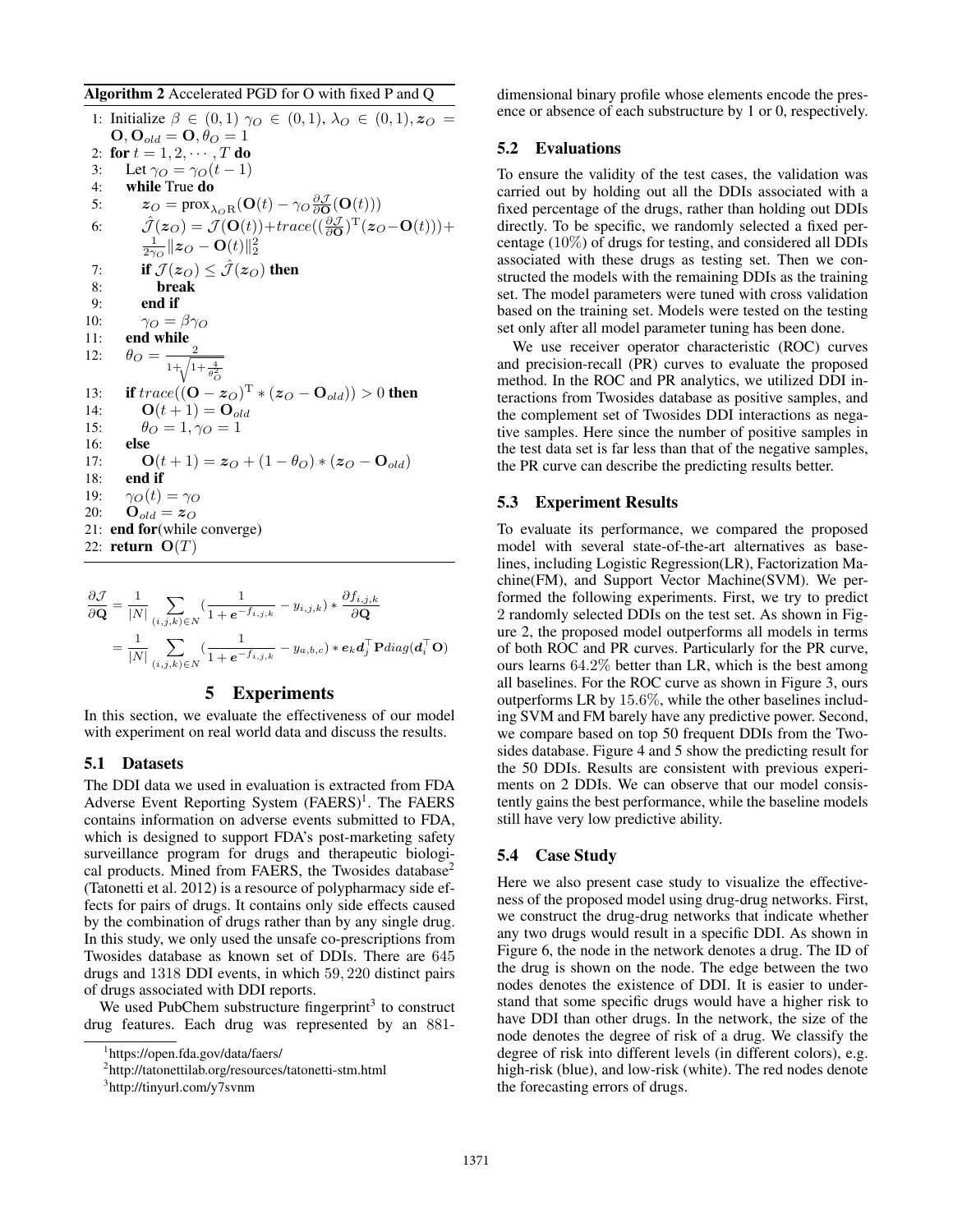

Figure 2: PR curve (2 DDIs) Figure 3: ROC curve (2 DDIs).



Figure 4: PR curve (50 DDIs) Figure 5: ROC curve (50 DDIs)

As shown in Figure 6(a), Drugs with ID  $\#150, \#132$ ,  $\#188, \#23, \#35, \#178, \#136$  are such high-risk drugs according to ground truth. Figure 6(b) shows that the proposed model correctly predicts three drugs ( $\#150, \#178$  and  $\#23$ ) as high-risk ones. While the results of LR, as shown in Figure  $6(c)$ , is sparser than the ground truth, which indicates lots of existence drug-drug interactions are missed in the prediction of LR. In addition, although the number of predicted high-risk drugs (No. 23, 35, 150) of LR model is same with our model, the forecasting errors of LR model is much higher. As for FM model (in Figure 6(d)), although it can predict almost all the high-risk drugs, it also makes more incorrect prediction

### 5.5 False Positive Analysis

Since the ground truth data used in this study come from user report systems, it cannot cover all existing DDI cases, thus reviewing false positive predictions could potentially introduce novel knowledge about DDIs and bring huge value to pharmacovigilance studies.

One pair of drugs we discover are "Amiodarone (an antiarrhythmic medication used to treat and prevent a number of types of irregular heartbeats) " and "Buspirone (an antianxiety drug)". Although there is no record in FAERS TWOSIDES data showing they could cause DDI, the proposed model predicts a few their DDIs with high likelihood (in parenthesis), including severe DDIs such as anaemia (0.8301) neumonia (0.8088), asthenia (0.8011), arterial pressure NOS decreased (0.7700), acute kidney failure (0.6945), sepsis (0.6903), kidney failure (0.6834), and AFIB (0.6778). Such discovery could be well explained from the



Figure 6: Comparison of connection characterization

chemical structures of the drugs: Amiodarone is a CYP3A4 inhibitors, while Buspirone needs CYP3A4 for metabolism. Taking them together would greatly lower the metabolic rate of Buspirone and cause Buspirone to be highly concentrated in blood. Consequently many of the predicted DDIs would occur and become huge risk factors to patients.

# 6 Conclusion

In summary, we presented a new multitask dyadic prediction model to predict adverse drug-drug interactions (DDIs). Our approach direct regresses those dyadic relationships (DDIs) and thus can be extend to new drugs more easily. We further developed an effective proximal gradient method to solve the problem. We evaluated the performance of the proposed method in a large real world clinical observational databases (Twosides) and also demonstrated the efficacy and utility of the proposed method with case studies.

Future direction could include better models for more accurate DDIs identification, as well as a more efficient solving algorithm that could support large scale DDI detection. This work essentially establish a extendable foundation for us to pursue these future directions.

# 7 Acknowledgment

Fei Wang is partially supported by National Science Foundation under Grant Number IIS-1650723.

### References

Ando, R. K., and Zhang, T. 2005. A framework for learning predictive structures from multiple tasks and unlabeled data. *Journal of Machine Learning Research* 6(Nov):1817–1853.